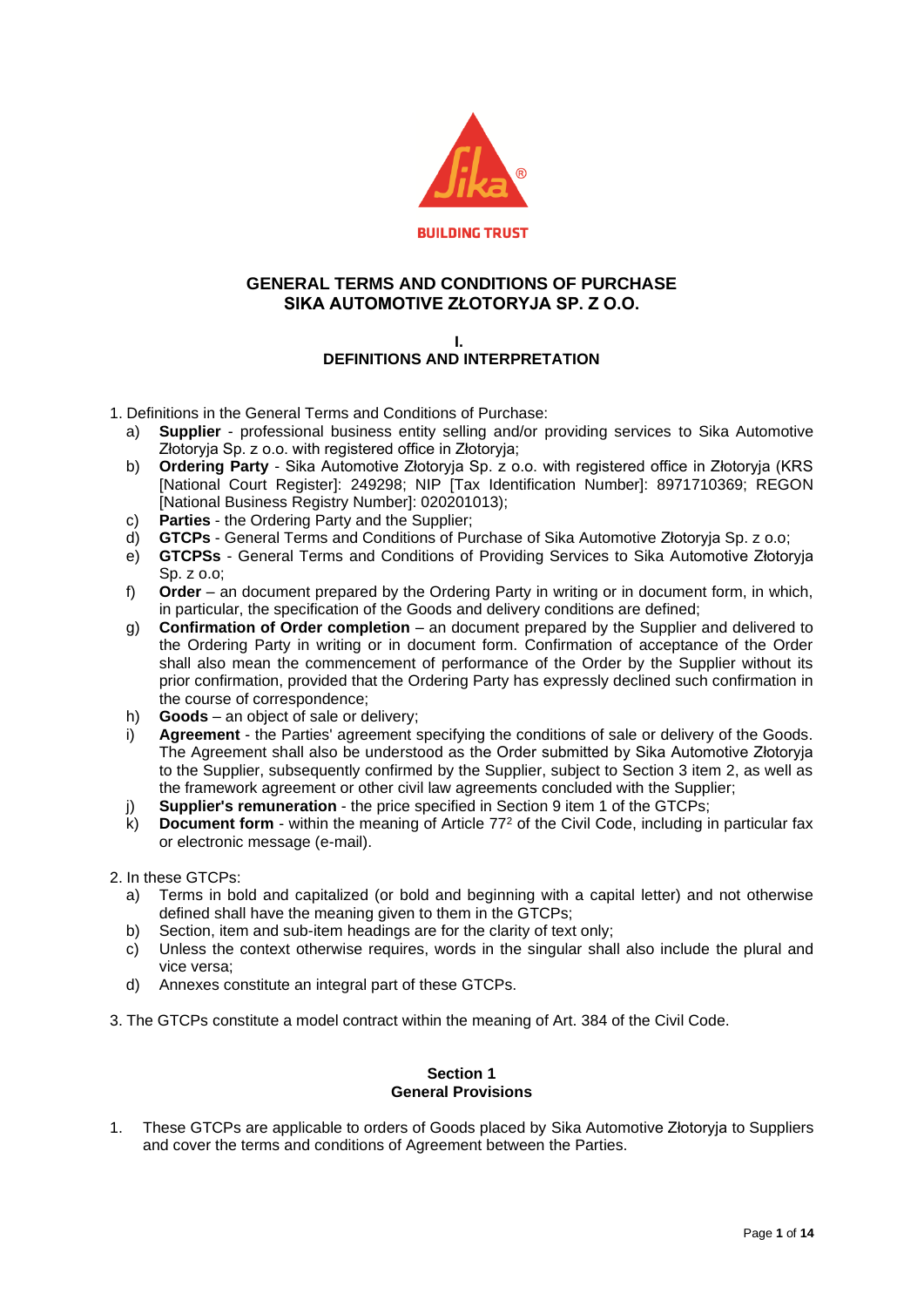- 2. The GTCPs are valid if they are made available to the Supplier prior to the conclusion of the Agreement - in electronic form (by providing in the Order the URL of the website where they are made available), or in writing, or as a document.
- 3. These GTCPs shall exclusively govern and regulate the cooperation of the Parties provided that:
	- a. Sika Automotive Złotoryja does not acknowledge contrary general terms and conditions of supply or general terms and conditions of the Supplier by confirming such acknowledgement in writing or in document form under pain of nullity;
	- b. The Order/Agreement does not contain more detailed or more far-reaching provisions.
- 4. These GTCPs are valid for all transactions concluded between the Parties under a given Agreement, without the need to indicate their content each time.
- 5. In case the Supplier uses its own provisions in the nature of contractual models (e.g. general terms and conditions of agreements) and their contradiction with the provisions of the GTCPs, the provisions of these GTCPs shall apply between the Parties.
- 6. Sika Automotive Złotoryja is certified by: DIN EN ISO 9001:2015 and IATF 16949:2016 (hereinafter collectively as: "**Standards**"). These Standards also apply to the Goods supplied by the Supplier. Upon request by Sika Automotive Złotoryja, the Supplier shall provide appropriate documentation confirming that the Supplier's Goods meet the aforementioned Standards.
- 7. Unless otherwise agreed between the Parties, delivery shall be made on a DDP basis (in accordance with Incoterms 2010) to the place of delivery specified by Sika Automotive Złotoryja in the Order.
- 8. The Supplier shall have current insurance covering all circumstances of the Supplier's liability under the Agreement, including business and product liability for at least the value of the particular Agreement and shall submit a copy of the liability insurance policy to Sika Automotive Złotoryja as evidence of this at the time of submitting its offer.
- 9. The Supplier shall provide uninterrupted third party liability insurance coverage to the extent stated in item 10 above for the duration of the Agreement with Sika Automotive Złotoryja.
- 10. The Supplier shall cooperate with Sika Automotive Złotoryja in the achievement of its main safety and environmental objectives, i.e. the reduction of health and accident risks for Sika employees and the reduction of negative environmental impact.

## **Section 2 Requests for Quotations and Offers**

- 1. The GTCPs also apply to requests for quotations by Sika Automotive Złotoryja and to offers by the Supplier. Quotation requests by Sika Automotive Złotoryja are not binding and do not result in any obligation on the part of Sika Automotive Złotoryja.
- 2. The Supplier shall comply with the terms and conditions set out in the quotation requests of Sika Automotive Złotoryja, clearly indicating any deviation from them. Submission of offers is free of charge and without obligation for Sika Automotive Złotoryja. For the preparation of an offer, no remuneration shall be payable to Sika Automotive Złotoryja for visits by the Supplier, preparation of plans, drawings by the Supplier, etc., unless expressly agreed otherwise in writing by the Parties.
- 3. The offer prepared by the Supplier shall be binding on the Supplier. Sika Automotive Złotoryja has the right to accept an offer within four weeks, counting from the date of its submission by the Supplier - on terms and conditions described in Section 3 below.
- 4. If delivery of the Goods will be subject to export control regulations, the Supplier is obliged to state this clearly in the offer.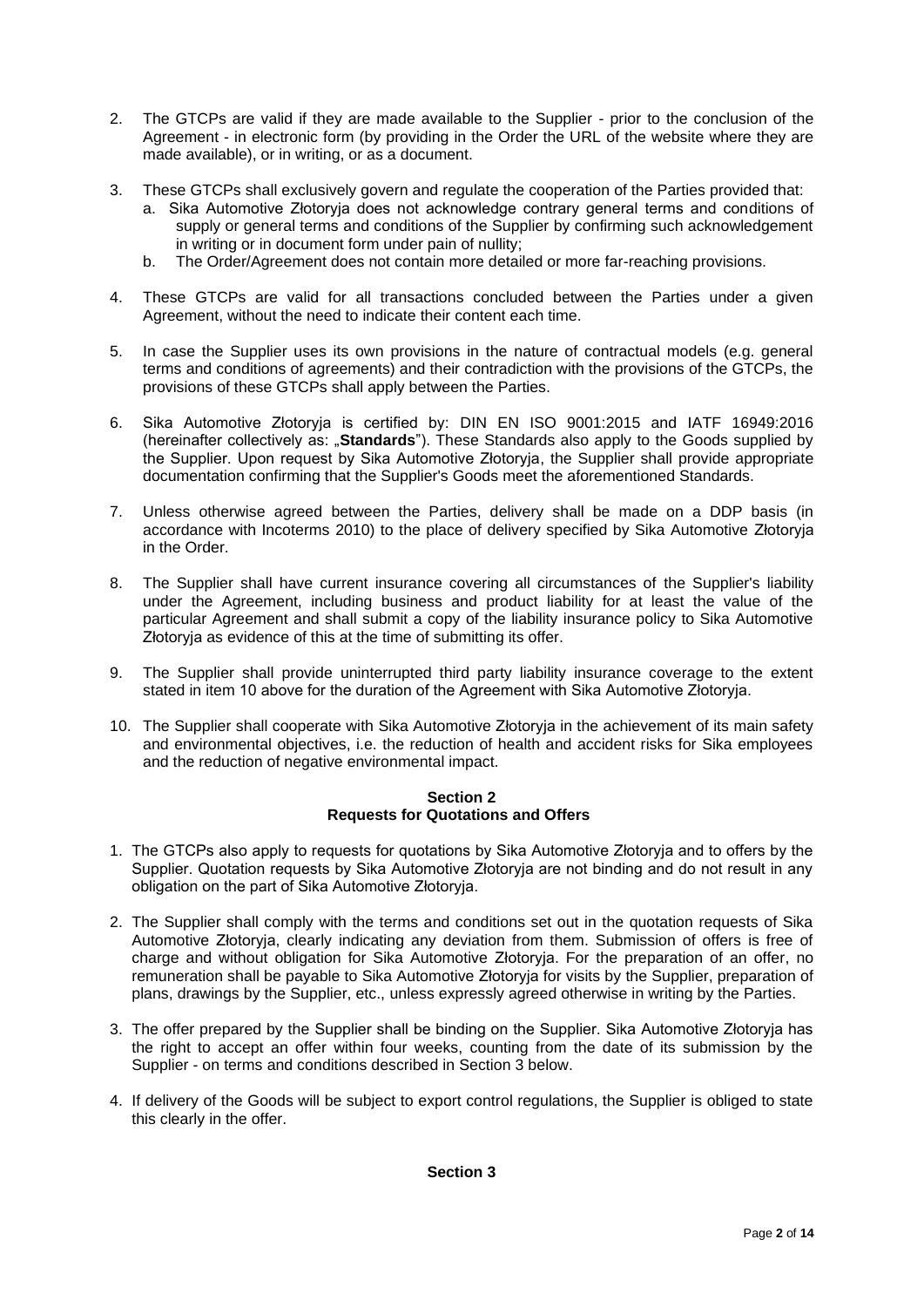#### **Orders**

- 1. Only Orders submitted to the Supplier in written or in a document form are binding. The form of Order submission indicated in the first sentence of this item shall also apply to Supplier's acknowledgements of execution of Orders.
- 2. Unless Sika Automotive Złotoryja has expressly waived acknowledgement of execution of the Order by the Supplier, each acceptance of the Order shall be promptly (but no later than within 1 calendar day after receipt of the Order by the Supplier) confirmed by the Supplier with a binding delivery date. Confirmation of the Order or execution of the Order implies unconditional acceptance of these GTCPs.
- 3. Sika Automotive Złotoryja reserves the right to withdraw any Order in respect of which it has not received confirmation in writing or in a document form within 5 calendar days of the Order placement date.
- 4. Supplements or subsequent agreements to the Agreement must be confirmed in writing or in a document form by Sika Automotive Złotoryja in order to be effective.
- 5. The Supplier undertakes that the Agreement shall be performed on the basis of the standards and recommendations set out in the Agreement and any other documents annexed to and/or forming an integral part of the Agreement, as well as in accordance with the regulations applicable in both the country of the Ordering Party's and the Supplier's registered office, and any standards and best practices applicable to the type of the Goods ordered, as well as with these GTCPs.
- 6. In particular, the Supplier is obliged to comply with relevant regulations on marketing and safe use of chemical substances and their mixtures, relevant regulations on the transport of dangerous goods, relevant environmental protection regulations, e.g. with respect to the marketing of packaging in compliance with regulations, as well as other regulations applicable to the subject matter of the Agreement.

#### **Section 4 Deliveries**

- 1. The delivery date indicated in the confirmation of Order execution is binding.
- 2. If the delivery of the Goods takes place earlier than agreed (hereinafter also as: "**earlier delivery**"), Sika Automotive Złotoryja reserves the right to specify to the Supplier the beginning of the date of payment of the amounts due under the VAT invoice as the date of delivery of the Goods determined in accordance with item 1 above (hereinafter also: "**delivery date**"), or send the Goods back at the Supplier's expense. If the Goods are not returned at the earlier delivery date, the Goods shall be stored by Sika Automotive Złotoryja until the delivery date at the expense and risk of the Supplier.
- 3. If the Agreement so provides, the Supplier shall be entitled to make partial deliveries. The terms for partial deliveries must be agreed between the Parties in writing or in a document form.
- 4. Without the consent of Sika Automotive Złotoryja no delivery of Goods shall be made in the quantity less or more than the quantity indicated on the Order. Sika Automotive Złotoryja reserves the right to examine the quality, condition and quantity of the Goods prior to acceptance.
- 5. Risk of damage to the Goods in transit shall be borne by the Supplier in each case, up to the point of acceptance of the Goods at the place of delivery indicated by Sika Automotive Złotoryja in the Agreement.
- 6. If it results from the characteristics of the Goods (e.g. it includes structural installations, machinery or other technical equipment), the Supplier shall be obliged to deliver with it the relevant documentation, including instruction manuals, technical documentation such as, among others: design plans, circuit diagrams; CE certificates, Declaration of Conformity, Risk Assessment, etc., in the Polish language.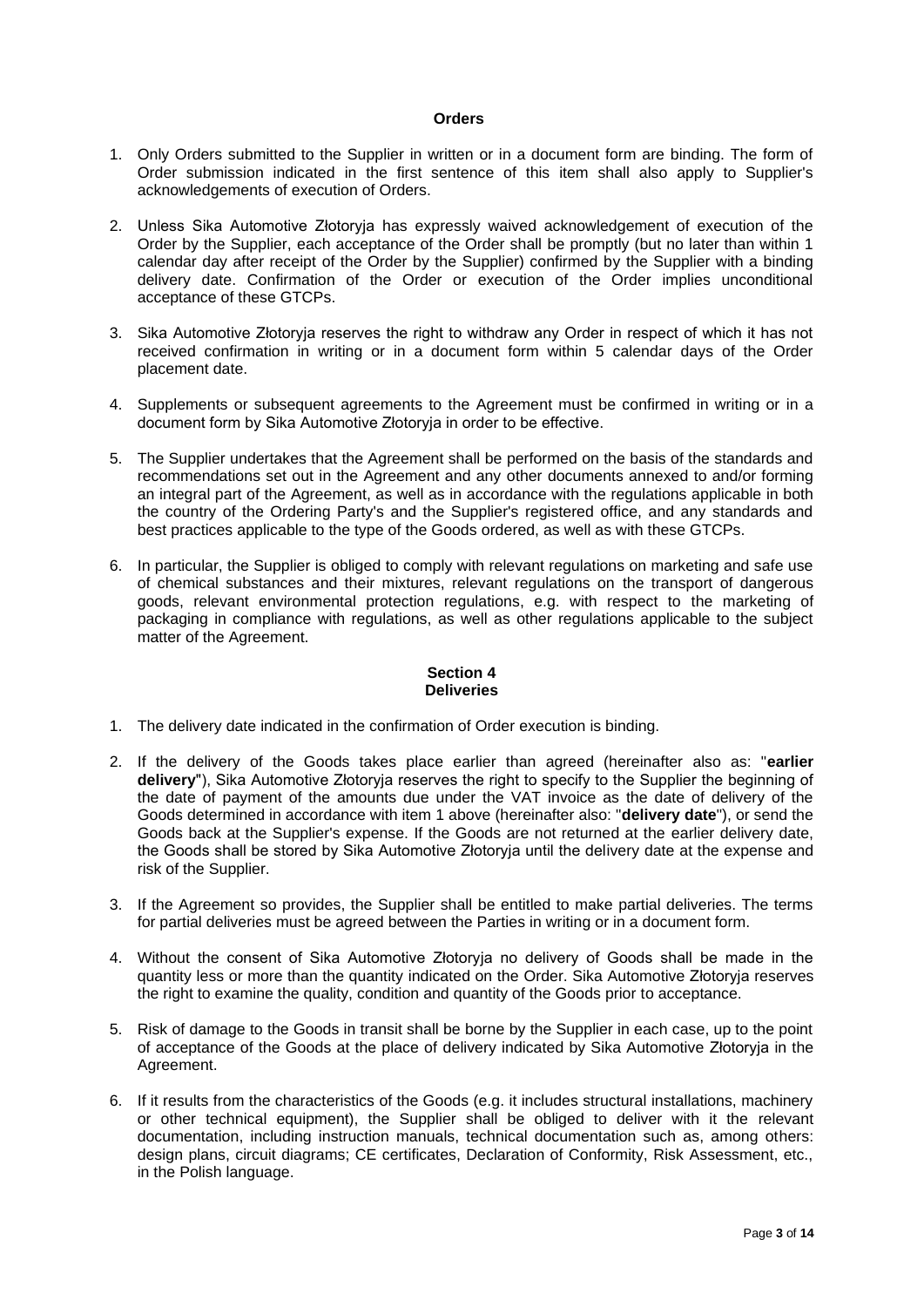- 7. If an obligation on the part of the Supplier to produce quality certificates for the Goods has been agreed, such certificates will form an essential part of the Goods and will be delivered to Sika Automotive Złotoryja at the latest together with the Goods.
- 8. The Goods shall be deemed to have been delivered depending on the provisions of the Order/Agreement - when the Goods are delivered to Sika Automotive Złotoryja, or when they are accepted by Sika Automotive Złotoryja, or when the Goods are delivered to the delivery location specified by Sika Automotive Złotoryja, or when conformity testing has been carried out and successfully completed by Sika Automotive Złotoryja.
- 9. The Supplier shall provide, together with the delivery, a delivery note which contains, among others, the following data: the Sika Automotive Złotoryja Agreement number, item number, description of the Goods, the number of the Goods and the quantity of the Goods or the number of the unit of measure of the Goods ordered. If these data are missing in the delivery document or if the delivery document is not delivered to the Ordering Party, the delivery shall be considered as incorrectly made.
- 10. The Supplier shall notify Sika Automotive Złotoryja immediately (in writing or in a document form under pain of invalidity) as soon as it learns of risk of delay in delivery, stating the reasons and the duration of the expected delay.
- 11. The Supplier shall compensate for any damage caused by the delay. Acceptance by Sika Automotive Złotoryja of delayed delivery shall not constitute a waiver of any claims for damages by the Ordering Party.
- 12. If the deadlines agreed between the Parties are not met due to circumstances for which the Supplier is responsible, Sika Automotive Złotoryja shall be entitled - irrespective of any claims for damages - to:
	- a) withdraw from the Agreement after the expiry of an appropriate period of grace set by the Ordering Party, whereby, if Sika Automotive Złotoryja exercises its right of withdrawal in a situation where partial deliveries have been made to it (as referred to in item 3 above), the withdrawal shall be effective for the future; or
	- b) purchase replacement goods at the Supplier's expense.
- 13. If the Supplier is in delay with the commencement of production of the Goods, or part thereof, and it is not probable that the Supplier will be able to deliver the Goods within the agreed period of time, Sika Automotive Złotoryja may withdraw from the Agreement before the expiry of the period for delivery of the Goods without setting an additional period of time.
- 14. In the event of Force Majeure (e.g. natural catastrophe, war, riots, government intervention, energy failure, strike), Sika Automotive Złotoryja may at its option either partially or completely withdraw from the Agreement or demand delivery at a later date without any claim by the Supplier against Sika Automotive Złotoryja.
- 15. In the event of Force Majeure, the Supplier shall provide Sika Automotive Złotoryja with all possible and necessary information and shall take all steps to fulfil its obligations to Sika Automotive Złotoryja despite these circumstances.
- 16. If Sika Automotive Złotoryja is prevented from accepting and/or receiving delivery due to Force Majeure, this shall not be considered as default by the debtor.

## **Section 5 Additional Costs, Packaging**

1. If the Parties so agree, in writing or in a document form under pain of invalidity, Sika Automotive Złotoryja shall bear the costs of transport and/or insurance of the Goods in part or in whole. In such case, Sika Automotive Złotoryja reserves the right to choose the carrier or forwarder and/or insurer to whom the Supplier shall assign the transport or with whom the Supplier shall insure the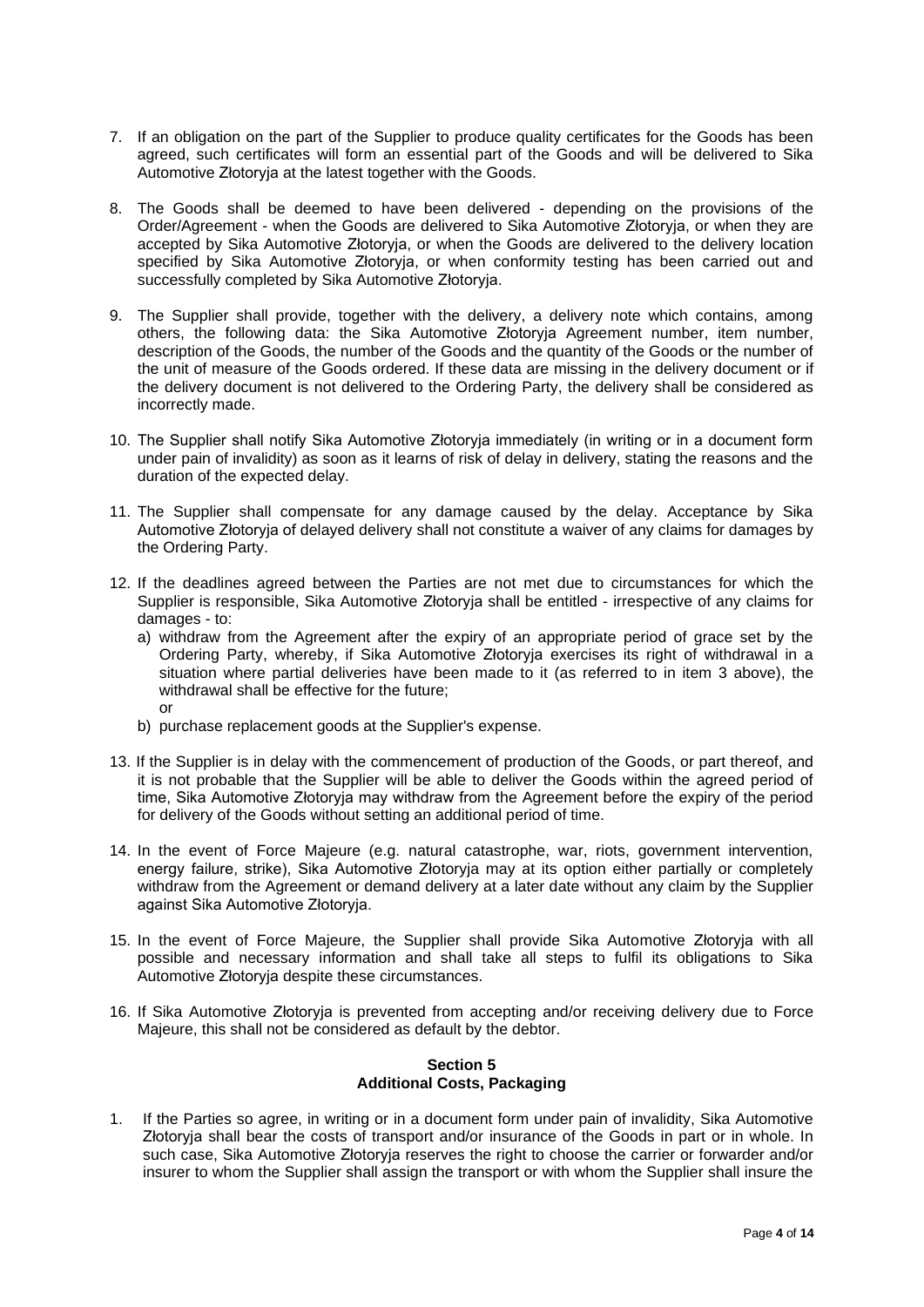#### Goods.

- 2. The assumption by Sika Automotive Złotoryja of the obligation to bear transport and/or insurance costs does not exclude the Supplier's risk as specified in Section 4.5 above.
- 3. The Goods to be delivered must be packed properly and in accordance with the instructions of Sika Automotive Złotoryja, including the necessary shipping documents, and the delivery must be made to the location indicated by Sika Automotive Złotoryja in the Agreement. Packaging and shipping costs shall be borne by the Supplier.
- 4. Return of packaging of the Goods requires separate arrangements.

#### **Section 6 Proper Quantities and Units of Measure**

- 1. The units of measure (e.g. kg, m², mb) and the quantity data specified by Sika Automotive Złotoryja are appropriate for calculating the ordered and delivered Goods.
- 2. The values determined by Sika Automotive Złotoryja at the place of delivery are binding for delivered Goods. These values relate above all to the size, quantity and dimensions of the delivered Goods. If the Supplier has delivered more Goods than specified in the Order, the Supplier shall not be entitled to claim any reimbursement. If it turns out that the Supplier has delivered fewer Goods than the quantity specified in the Order, Sika Automotive Złotoryja shall be entitled to demand to deliver the missing quantity of Goods or to reduce the purchase price.

## **Section 7 Protective Rights**

- 1. The Supplier shall be responsible for ensuring that no third-party rights in the Republic of Poland are infringed in connection with its deliveries.
- 2. If a third party asserts claims against Sika Automotive Złotoryja on the grounds referred to in item 1, the Supplier shall indemnify Sika Automotive Złotoryja against such claims at the first written request of Sika Automotive Złotoryja. Sika Automotive Złotoryja shall not be entitled to enter into any agreement, in particular, any settlement, with the third party claimant without the consent of the Supplier.
- 3. This obligation of the Supplier to indemnify Sika Automotive Złotoryja against third party claims relates to all expenses that arise for Sika Automotive Złotoryja from or in connection with the third party claim.

#### **Section 8 Price and Remuneration**

- 1. The price indicated in the Order/Agreement, increased by the applicable VAT, is a lump sum price and excludes any additional remuneration claims of the Supplier.
- 2. A VAT invoice shall be issued by the Supplier after proper performance of the Agreement, unless agreed otherwise, within 30 days from the date of completion of the Agreement and shall be delivered to the Ordering Party's registered address.
- 3. The VAT invoice, referred to in item 2 above, should contain in particular such data as: complete number of the Agreement, item number, description of the Goods, number of the Goods as well as quantity of the Goods or numbers of the ordered unit of measure.
- 4. If the Supplier issues a bill instead of a VAT invoice, the provisions concerning VAT invoices shall apply accordingly.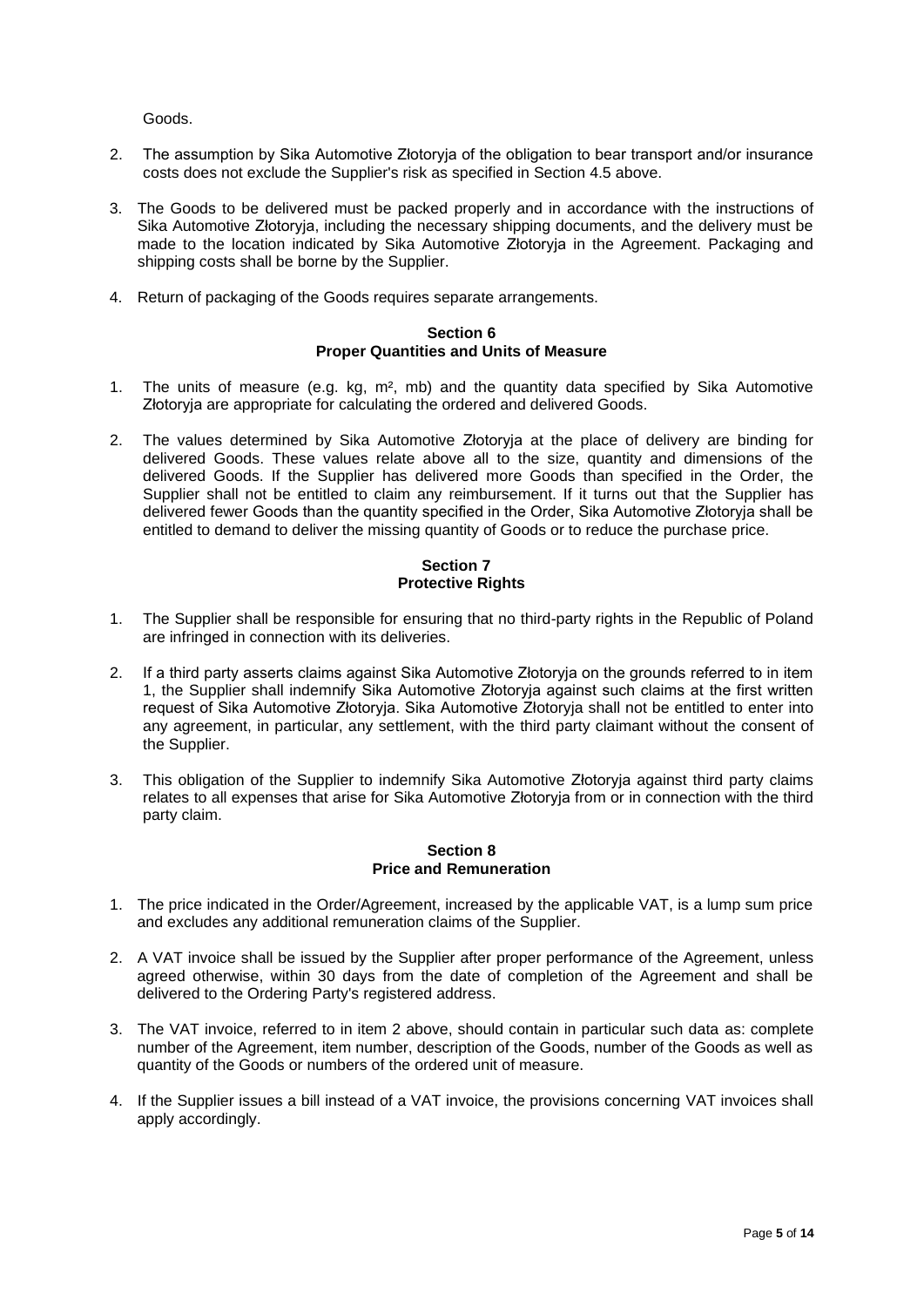- 5. The payment period starts as soon as the VAT invoice is received by Sika Automotive Złotoryja. Sika Automotive Złotoryja shall be entitled to pay within 14 days with a 3% discount (if the Parties have agreed on such a form of settlement) or within 30 days after receipt of the VAT invoice in full.
- 6. The day of payment shall be the day of crediting the bank account of Sika Automotive Złotoryja. If the due date falls on a public holiday or Saturday, payment shall be made on the next business day which is not a public holiday or Saturday.
- 7. Payment does not mean, however, that any claims under the Agreement are waived.
- 8. If the Supplier has delivered the Goods before the agreed date, the date of delivery of the Goods as determined in accordance with Section 4 item 1 shall be deemed the initial date of payment.
- 9. If Sika Automotive Złotoryja finds defects in the Goods or errors in the VAT invoice issued by the Supplier, the entire amount due for the delivery of the Goods, covered by a particular VAT invoice, shall be suspended until the defects or errors are removed. The due date for payment shall then count from the date of receipt by Sika Automotive Złotoryja of the corrective invoice.
- 10. Suspension of payment shall not affect other obligations of the Supplier, including the obligation to perform subsequent Agreements.

## **Section 9 Reservation of Title, Tools**

- 1. The Supplier undertakes to use materials supplied by Sika Automotive Złotoryja exclusively for the performance of the Agreements on its behalf. The Supplier shall mark such materials as belonging to Sika Automotive Złotoryja and shall store and take care of them separately.
- 2. Sika Automotive Złotoryja shall become the owner of the items produced by the Supplier from the materials supplied to it.
- 3. In the event that Sika Automotive Złotoryja supplies parts to the Supplier, it shall remain the owner of those parts (reservation of title). Processing or transformation by the Supplier shall be carried out for Sika Automotive Złotoryja. If the Goods of Sika Automotive Złotoryja subject to reservation of title are processed with other items not belonging to Sika Automotive Złotoryja, it becomes co-owner of the new item resulting from the processing in the ratio of the value of the Goods/material of Sika Automotive Złotoryja (selling price including VAT) to the value of the other processed items at the time of processing.
- 4. If the item delivered by Sika Automotive Złotoryja is inseparably mixed with other items not belonging to it, Sika Automotive Złotoryja becomes co-owner of the new item resulting from the mixing in a ratio corresponding to the value of the item subject to reservation (selling price including VAT) to the value of the other mixed items at the time of mixing. If the mixing takes place in such a way that the value of the Supplier's item is significantly higher than the value of the other mixed items, it is agreed that the Supplier will return to Sika Automotive Złotoryja the equivalent of the items that previously belonged to Sika Automotive Złotoryja.
- 5. With respect to the materials supplied and the items manufactured therefrom, the Supplier shall be liable in particular for any damage, loss, theft, destruction, disappearance and defacement for which it is not responsible.
- 6. Tools, models and other aids which are made by the Supplier for the performance of the Order shall become the property of Sika Automotive Złotoryja as soon as they are made. The Supplier shall clearly mark such items as being the property of Sika Automotive Złotoryja.
- 7. The Supplier is obliged to care for and maintain the items indicated in items 1-4 and 6 above. Expenditures necessary for these items will be included in the price. In case of damage, loss or missing of the above-mentioned items, the Supplier shall be obliged to restore the previous state or to replace the lost items with the same ones.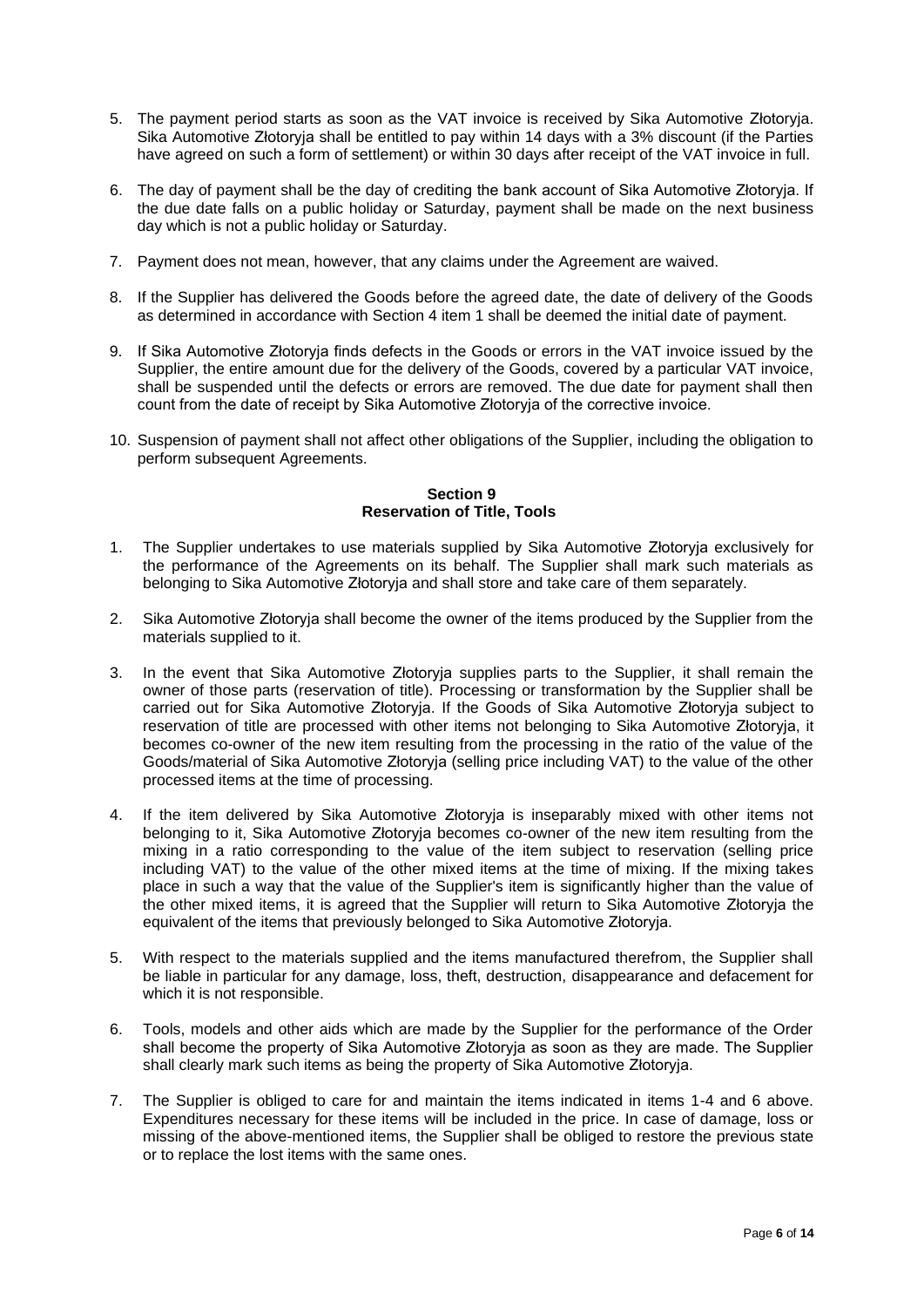- 8. Sika Automotive Złotoryja reserves the ownership of the tools. The Supplier shall use the tools only to manufacture the Goods ordered by Sika Automotive Złotoryja. After execution of the Agreement or in case of delivery difficulties, the tools will be returned immediately and free of charge upon request by Sika Automotive Złotoryja. The Supplier shall insure the tools belonging to Sika Automotive Złotoryja against damage by fire, water and theft, at its own expense for an amount equal to the value of the new tools. Upon conclusion of the above insurance agreement, the Supplier shall assign all claims for damages arising therefrom to Sika Automotive Złotoryja.
- 9. The Supplier shall carry out all necessary maintenance and inspection work on the tools of Sika Automotive Złotoryja, as well as any work to keep them in good and serviceable condition. The Supplier shall immediately notify Sika Automotive Złotoryja of any hindrance to the performance of these obligations. Sika Automotive Złotoryja may claim compensation for any damage resulting from culpable failure to comply with these obligations.
- 10. All samples, drawings, sketches and illustrations, etc., that are submitted shall remain the property of Sika Automotive Złotoryja. The copyright in them shall remain solely with Sika Automotive Złotoryja. They may not be copied or reproduced without the prior written consent of Sika Automotive Złotoryja under the pain of being declared null and void. Documents made available for the preparation of the offer shall be returned to Sika Automotive Złotoryja together with the offer.

## **Section 10 Third-Party Rights, Copyright**

- 1. If the Supplier, as part of the performance of the Agreement, creates (by itself or in cooperation with third parties) works within the meaning of the Act of 4 February 1994 on Copyright and Related Rights, it agrees that all copyrights to the works created as part of the performance of the Agreement shall pass to Sika Automotive Złotoryja upon their fixation.
- 2. Within the remuneration referred to in Section 8, the Supplier transfers to Sika Automotive Złotoryja all of the author's economic rights to the works referred to in item 1 above, without territorial and time limitations, to use and dispose of them in all fields of exploitation indicated in letters a-c below, as well as other fields of exploitation known at the time of concluding the Agreement, including in particular:
	- a) in terms of their fixation and multiplication, making this by techniques:
		- printing,
		- reprographic,
			- magnetic recording,
			- digital:
	- b) within the scope of trading the original or copies on which the work has been recorded, by performing the following activities:
		- i) marketing,
		- ii) lending or leasing of the original or copies,
		- iii) using them as part of applications and submissions to public authorities;
	- c) within the scope of dissemination or other use of the work in a manner other than specified in letter b) above, by:
		- i) public exhibition, display, reproduction, broadcasting and re-broadcasting;
		- ii) making the work available to the public in such a way that each person or group of recipients can have access to it at a time and place chosen by them, or strictly specified by the person making it available, including making the work available on websites and other forms of making it available in computer networks;
		- iii) use in research, analysis, forecasts, lectures or presentations, including in cooperation with other entities that would in this way gain access to the content of the work;
		- iv) use of all or part of the work in descriptions of projects created with the aid of the work or on the basis of the work, including inventive projects;
		- v) use of all or part of the work in any application or request to any public authority, including in public aid or public procurement proceedings;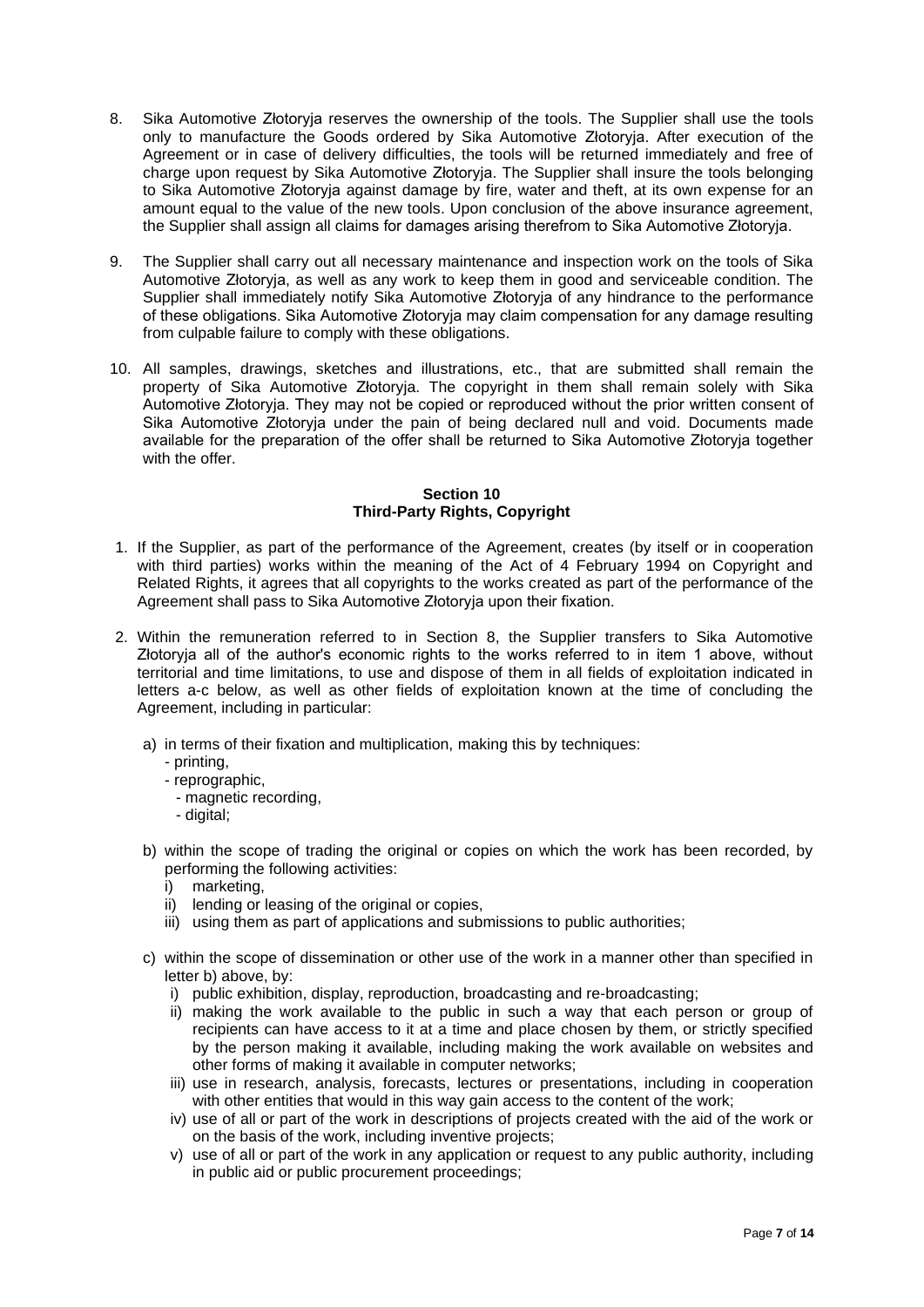- d. In the event that one or more new fields of exploitation are created that apply to the use of the work, the Supplier hereby undertakes to transfer to Sika Automotive Złotoryja the proprietary copyrights in the newly created fields of exploitation within the scope of the remuneration paid;
- e. Upon the acquisition of the proprietary copyrights the Supplier transfers to Sika Automotive Złotoryja the right to exercise any and all subsidiary rights in the fields of exploitation listed in items a-d above. Furthermore, the Supplier grants Sika Automotive Złotoryja permission to make changes to the work, to modify it and to create derivative works;
- f. The Supplier agrees not to exercise any personal copyrights against Sika Automotive Złotoryja or any third party. The Supplier further authorizes Sika Automotive Złotoryja to decide on the manner and scope of exercising its moral rights, including anonymous distribution of the work;
- g. Upon purchase of the work, Sika Automotive Złotoryja shall acquire ownership of the medium or object on which it is recorded;
- h. The price referred to in Section 8 item 1 of the Agreement shall include the remuneration for the Supplier for transferring its proprietary copyrights to the work in all fields of exploitation listed in letters a) through d) above and for transferring its right to exercise derivative rights to the work in all fields of exploitation listed in letters a) through d) above, as well as for transferring ownership of the media on which the work has been recorded;
- i. The Supplier represents that the transfer of all rights to the work created by it as a result of or in connection with the performance of the Agreement, as well as the distribution of the work and its use by Sika Automotive Złotoryja, shall not infringe the rights of third parties;
- j. The Supplier undertakes that it shall not take any action that may result in infringement of any rights of Sika Automotive Złotoryja in the work and that it shall immediately notify Sika Automotive Złotoryja of any situation in which such rights may be infringed.
- 4. The Supplier guarantees that all Goods delivered by it under the Agreement are free from any third party property rights (including but not limited to patents, trademarks, copyrights and related rights). The Supplier guarantees in particular that the provision to and use by Sika Automotive Złotoryja of the delivered Goods does not infringe any patents, licenses or other rights of third parties.
- 5. In the event that third parties make any claims against Sika Automotive Złotoryja for infringement of their rights to works, including in particular copyright and related rights, the Supplier shall reimburse Sika Automotive Złotoryja for all reasonable costs incurred as a result of such third party claims. If such claims are made, the Supplier shall cooperate with Sika Automotive Złotoryja and take appropriate action to defend Sika Automotive Złotoryja against such claims.
- 6. Upon any request by Sika Automotive Złotoryja, the Supplier shall immediately draw up a written record confirming the list of works whose rights have been transferred to Sika Automotive Złotoryja under the Agreement.

## **Section 11 Warranty and Guarantee**

- 1. The Supplier shall be responsible for any physical and legal defects in the Goods and shall be liable for any damage (including lost profits) caused by incorrect performance and/or nonperformance of the Agreement.
- 2. The Supplier may subcontract all or part of the Agreement only with the prior express written or documentary consent of Sika Automotive Złotoryja, otherwise being null and void.
- 3. The Supplier shall be liable for all acts and omissions of its Subcontractors, including in particular the quality and timeliness of deliveries, as well as for its own acts and/or omissions.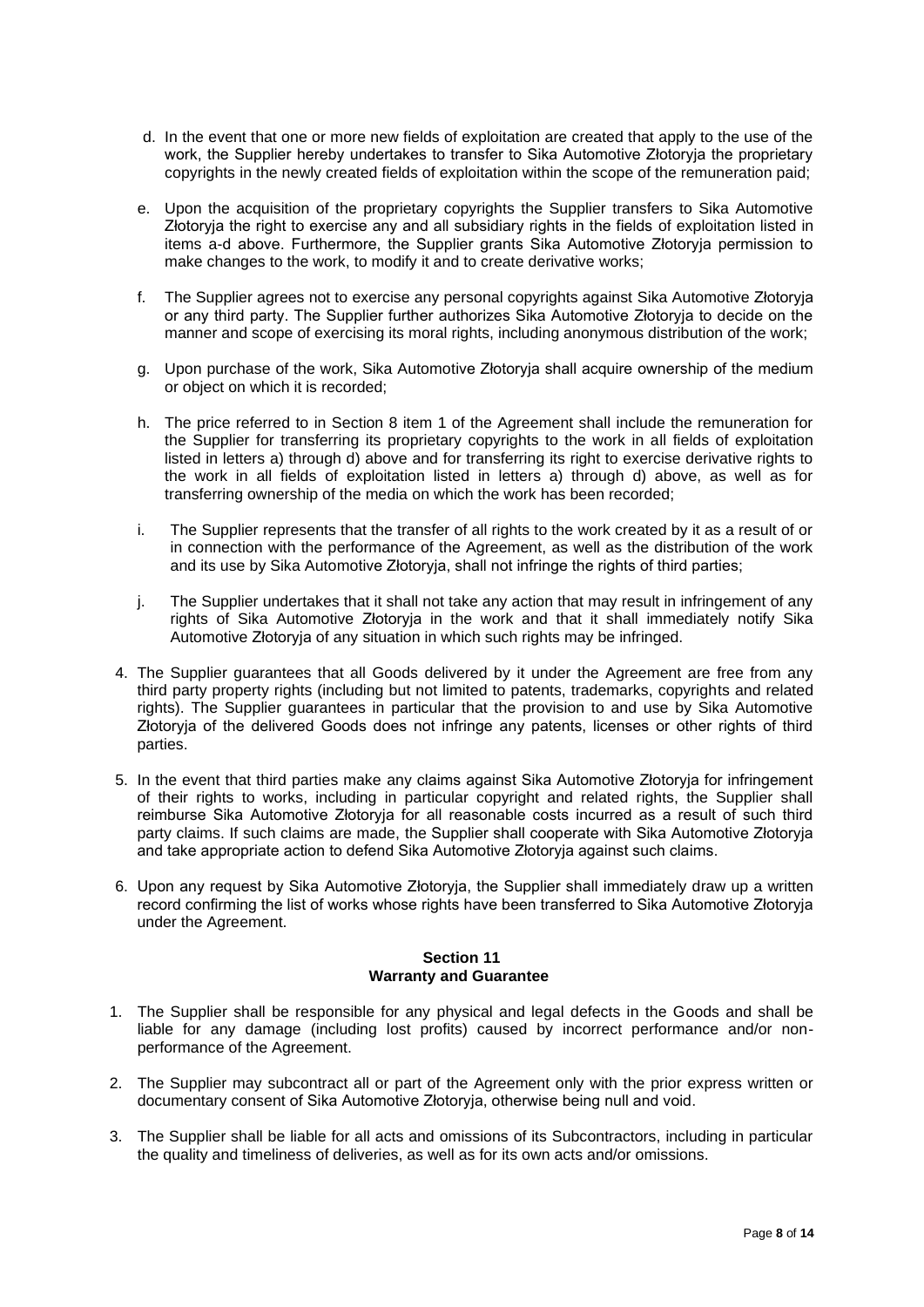- 4. Under the Agreement, the Supplier is obligated to deliver Goods free from physical and legal defects. Physical defects shall be considered in particular quantity and quality shortages, as well as failure to provide required documentation concerning the Goods. The warranty for physical defects is not lost if the Supplier knew about the defect or assured Sika Automotive Złotoryja that the defect did not exist (concealed defects).
- 5. Sika Automotive Złotoryja conducts statistical control of the quality and quantity of the delivered Goods.
- 6. Sika Automotive Złotoryja shall not be obliged to carry out any other or further examination of the Goods than that set out in item 5 above and the Supplier shall not be entitled to any additional rights, in particular, the Supplier shall not be entitled to claim that Sika Automotive Złotoryja failed to comply with its statutory obligation to examine the Goods in due time.
- 7. If the statistical quality control shows that the delivered Goods do not meet the standards applicable to Sika Automotive Złotoryja, Sika Automotive Złotoryja shall be entitled to return the entire Goods at the expense and risk of the Supplier. Defects not determined during statistical quality control shall be considered as concealed defects.
- 8. Sika Automotive Złotoryja shall immediately report any detected defects in writing or in a document form to the Supplier.
- 9. In the event of detecting quantitative or qualitative defects, the whole amount due under the given invoice /bill, according to Section 8 item 9, shall be withheld.
- 10. The Supplier guarantees that its delivery shall be in accordance with the specifications, drawings, samples and/or description determined by Sika Automotive Złotoryja and that these are state of the art and that the Goods delivered by it are fit for purpose and free from defects and faults.
- 11. The Supplier shall ensure that deliveries are carried out in compliance with the accident prevention regulations, other labor protection regulations and the generally recognized technical safety and occupational health regulations applicable in the Republic of Poland. In the event of noncompliance, the delivery shall be deemed not to have been carried out correctly.
- 12. During the warranty period, Sika Automotive Złotoryja may, in respect of defects claimed, at its option, in addition to its statutory rights, demand immediate and free of charge removal of the defects or replacement of the defective Goods, as well as claim reimbursement of all additional costs incurred to it, no later than within 30 (thirty) days of the date the defect was reported. Early approval by Sika Automotive Złotoryja of the Supplier's drawings and calculations shall not affect the Supplier's liability under the warranty.
- 13. Defects are to be remedied without delay, i.e. as soon as possible, taking into account the objective technical circumstances which accompany the remedy of a defect in a particular Goods. In cases of urgency, Sika Automotive Złotoryja shall have the right to acquire the necessary replacement materials at the expense of the Supplier or to repair damaged or defective Goods at its expense. Further claims of Sika Automotive Złotoryja, in particular, the right to withdraw from the agreement, to reduce the price and/or to claim damages, remain unaffected.
- 14. Sika Automotive Złotoryja may either keep the Goods subject to the notice of defect in deposit at the expense and risk of the Supplier or send them back to the Supplier at its expense and risk.
- 15. In case of defects that only become apparent during the handling or processing of the Goods, Sika Automotive Złotoryja shall be entitled to claim reimbursement from the Supplier.
- 16. If a defect in the Goods becomes apparent after delivery to the counterparties of Sika Automotive Złotoryja, subject to item 1 above, Sika Automotive Złotoryja shall be entitled to claim reimbursement of all costs incurred as a result (including the cost of delivery of the Goods to the counterparty).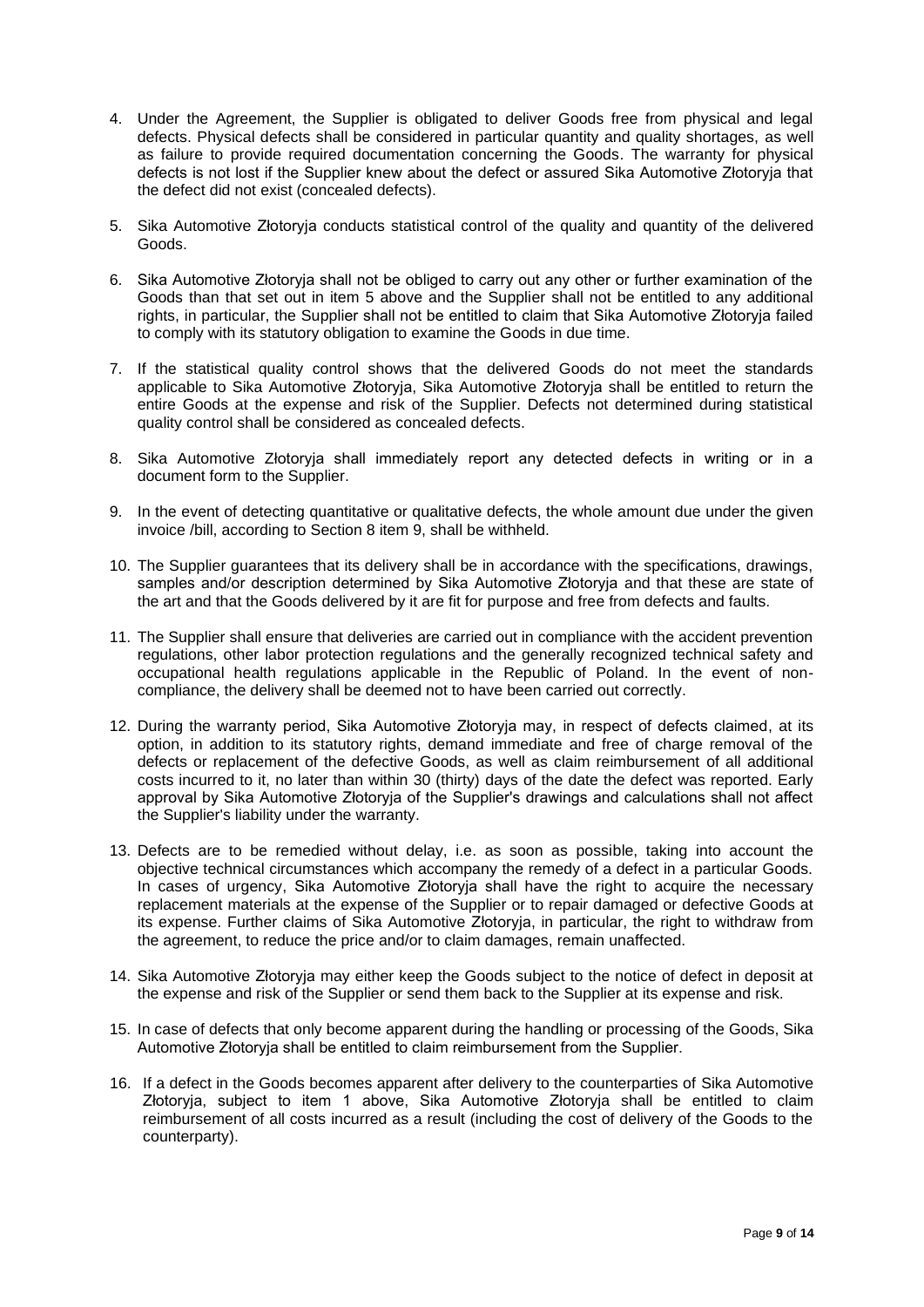- 17. In the event that the defect of the Goods becomes apparent after its installation, Sika Automotive Złotoryja is entitled to claim reimbursement of the costs associated with the removal and installation of a new, defect-free product or its replacement.
- 18. The warranty period is 2 (two) years from the date of delivery of the Goods.
- 19. Unless otherwise agreed by the Parties, the Supplier grants Sika Automotive Złotoryja a guarantee period of 36 months from the date of delivery. If Sika Automotive Złotoryja exercises its guarantee rights, after exercising them (i.e. delivering a defect-free item instead of the defective one / making a repair), the guarantee period indicated in sentence 1 shall be extended by another 36 months.
- 20. The time limit for Sika Automotive Złotoryja to lodge a claim is 10 (ten) calendar days after delivery (in the case of apparent defects) or after the defect becomes apparent (in the case of concealed defects).

#### **Section 12 Liability for Hazardous Product**

In the event that any third party asserts a claim against Sika Automotive Złotoryja arising out of a breach of safety regulations or national or foreign product liability laws to the extent that such breach is related to a defect in the Supplier's Goods resulting from the characteristics of such products (in particular when due to a defect in the Goods supplied by the Supplier Sika Automotive Złotoryja shall be obliged to immediately recall the products from the market and/or warn the consumers, and/or recall the product from the consumers and destroy it), Sika Automotive Złotoryja shall be entitled to claim from the Supplier compensation for any damage caused by the defectiveness of the Supplier's products.

#### **Section 13 Contractual Penalties**

- 1. In case of delay in the delivery of the Goods, the Supplier shall pay Sika Automotive Złotoryja a contractual penalty in the amount of 0.5% of the net value of the Agreement for each day of delay. The contractual penalty referred to in the first sentence of this item shall not exceed 5% of the net value of the Agreement.
- 2. If the effect of non-performance and/or improper performance of the Agreement is limitation or suspension of production, the Supplier shall pay a contractual penalty equal to 100% of the net value of the Agreement.
- 3. If Sika Automotive Złotoryja has withdrawn from the Agreement for reasons for which the Supplier is responsible, the Supplier shall pay Sika Automotive Złotoryja a contractual penalty equal to 50% of the net value of the Agreement.
- 4. If the Supplier delays in repairing defects revealed during the warranty or guarantee period, or in exercising other rights of Sika Automotive Złotoryja under the warranty and/or guarantee - it shall pay Sika Automotive Złotoryja a contractual penalty in the amount of 10% of the net value of the Agreement for each day of delay.
- 5. The contractual penalties stipulated in this Section do not exclude the right of Sika Automotive Złotoryja to claim damages on general terms in excess of their amount.
- 6. The Supplier agrees to deduct the contractual penalties referred to in this Section from the remuneration of the Supplier.

## **Section 15 Confidentiality**

1. The Supplier shall keep strictly confidential any illustrations, drawings, calculations, other documents and information received from Sika Automotive Złotoryja. They shall only be made available to third parties with the express written consent of Sika Automotive Złotoryja. The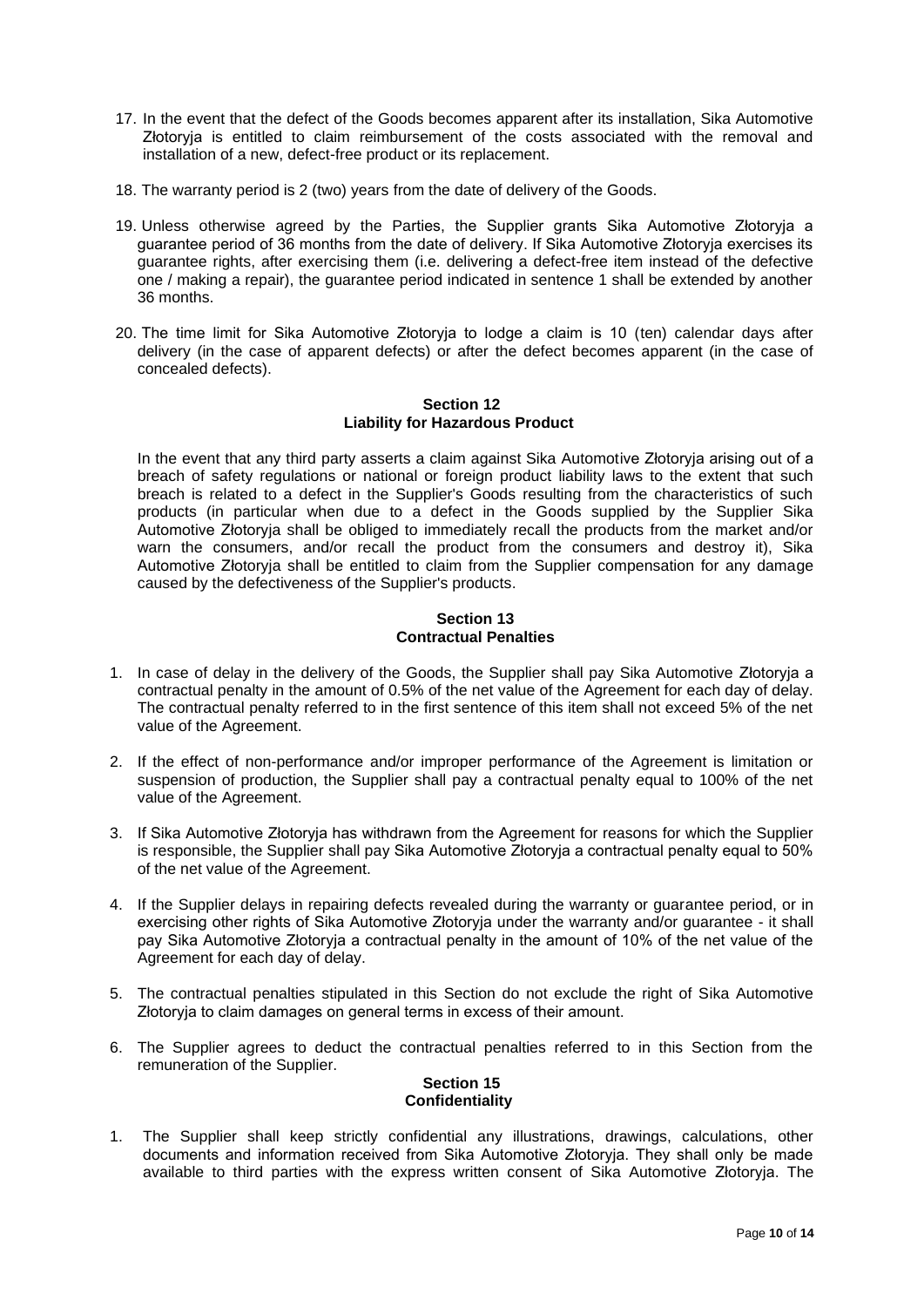obligation of confidentiality continues after the execution of the Agreement. The obligation of confidentiality shall cease when the manufacturing knowledge contained in illustrations, drawings, calculations and other documents has become generally known.

- 2. In case of breach of the confidentiality obligation by the Supplier, the Supplier shall pay Sika Automotive Złotoryja a contractual penalty of  $\epsilon$  50,000.-- (in words: fifty thousand euro) for each case of a breach.
- 3. Sika Automotive Złotoryja shall be entitled to claim damages from the Supplier on general terms in excess of the amount of the contractual penalty stipulated in this Section.

# **Section 16**

- **Final Provisions**
- 1. The Supplier may use the Sika Automotive Złotoryja logo and/or references to the business relationship with Sika Automotive Złotoryja in commercial information and/or documents and/or advertising material only after the express written consent of Sika Automotive Złotoryja. This consent may be withdrawn by Sika Automotive Złotoryja.
- 2. Sika Automotive Złotoryja may amend the provisions of these GTCPs in accordance with applicable law in order to adapt them to the current market situation, generally applicable law or internal policy of Sika Automotive Złotoryja. The change of the GTCPs provisions will be applicable to the Agreements concluded after the modified GTCPs become available.
- 3. These GTCPs are exclusively governed by Polish law.
- 4. In case of any doubts as to the interpretation, the Polish version of the GTCPs is binding.
- 5. In matters not regulated in the GTCPs, the relevant provisions of the Civil Code shall apply.
- 6. The Parties undertake to resolve any doubts concerning the interpretation of these GTCPs by way of consultation.
- 7. If no agreement can be reached through consultations, all disputes arising from the application of these GTCPs shall be settled by the common court of law having jurisdiction over the registered office of Sika Automotive Złotoryja.
- 8. If one or more provisions of these GTCPs is or will become invalid or ineffective, this shall not affect the validity or effectiveness of the remaining provisions.
- 9. The rights and obligations of the Supplier arising from the legal relationship with Sika Automotive Złotoryja based on these GTCPs cannot be transferred to third parties.
- 10. Changes to the provisions of the GTCPs must be made in writing or otherwise shall be null and void.

## **II. GENERAL TERMS AND CONDITIONS OF PROVIDING SERVICES TO SIKA AUTOMOTIVE ZŁOTORYJA SP. Z O.O.**

#### **Section 1 General Provisions**

These General Terms and Conditions of Providing Services are an integral part of the General Terms and Conditions of Purchase and apply to the provision of services by the Principal to Sika Automotive Złotoryja.

- 1. Definitions in the General Terms and Conditions of Providing Services:
	- a) **Service Provider** a professional business entity providing services to Sika Automotive Złotoryja Sp. z o.o. with registered office in Złotoryja;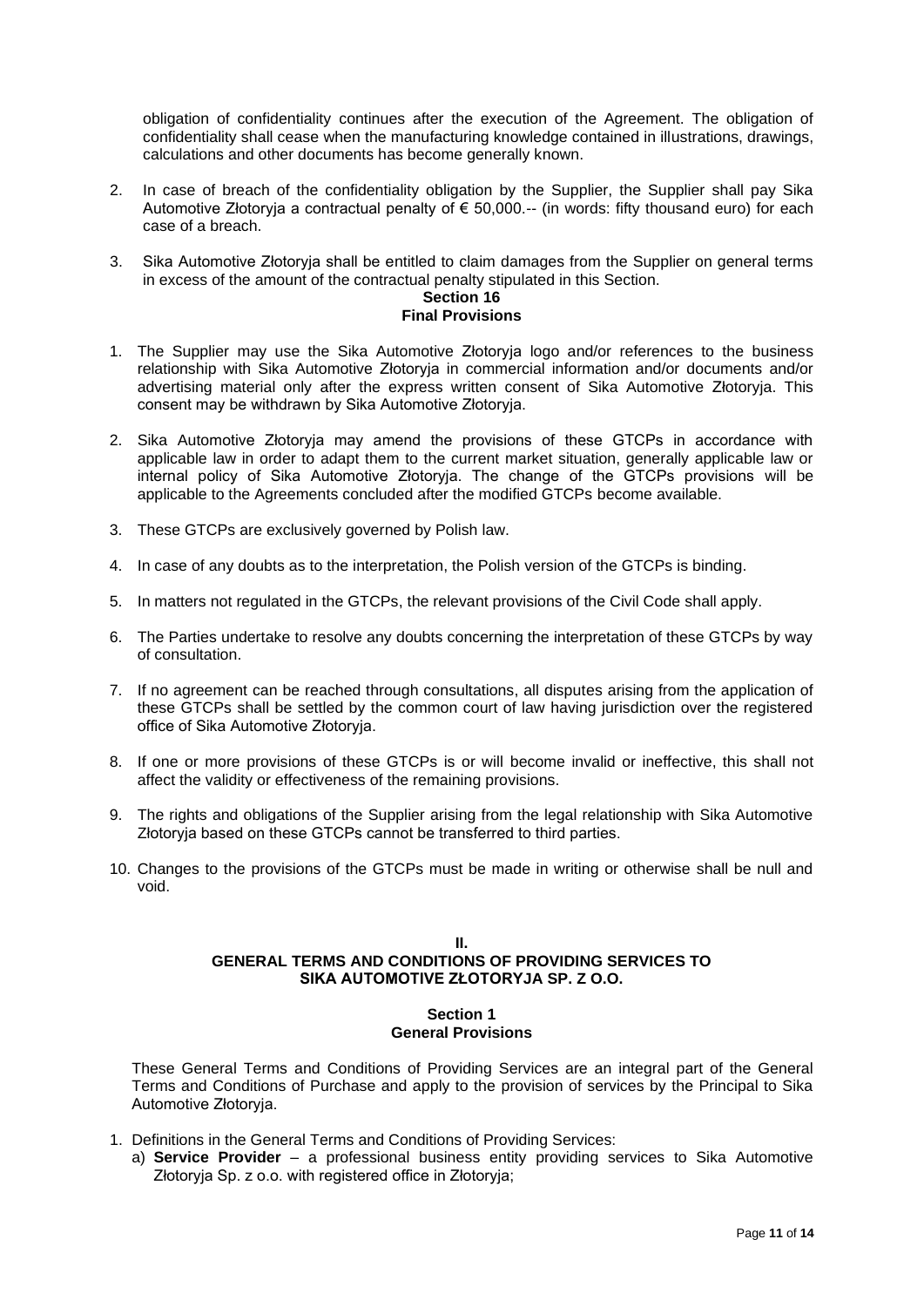- b) **Customer / Sika Automotive Złotoryja** Sika Automotive Złotoryja Sp. z o.o. with registered office in Złotoryja (KRS [National Court Register]: 249298; NIP [Tax Identification Number]: 8971710369; REGON [Tax Identification Number]: 020201013);
- c) **Service** any service provided to Sika Automotive Złotoryja by the Service Provider;
- d) **Substitute Performance** the commissioning by the Customer of the execution of work or works at the expense and risk of the Service Provider, in the event of non-performance or improper performance of the Agreement by the Service Provider, including if the Service Provider fails to remedy identified defects or irregularities of the Service within the period of time set by the Customer.

#### **Section 2 Subject Matter of the Services**

- 1. In the Order, Sika Automotive Złotoryja shall inform the Service Provider about the need for the provision of Services specifying the subject matter and the timeframe for completion.
- 2. The Service Provider is obliged to verify that:
	- a) documents are correct, complete, legible and sufficient to properly perform the Service;
	- b) materials and raw materials are suitable for the proper performance of the Service.
- 3. The Service Provider shall inform Sika Automotive Złotoryja in a document form or in writing of any irregularities which could affect the performance of the Service prior to the conclusion of the Agreement.

#### **Section 3 Modifications to the Service**

- 1. Sika Automotive Złotoryja shall be entitled to modify the subject matter and conditions of the commissioned Service. The modification may also concern a partially completed Service.
- 2. If the modification requested by Sika Automotive Złotoryja significantly affects the nature of the previously commissioned or partially executed Service, the Service Provider shall specify the date of the modified Service and the remuneration. The Service Provider does not have the right to claim additional remuneration for modifications made by itself if were not ordered by the Customer.
- 3. The Service Provider has the right to refuse to perform modified Services if the Parties fail to agree on the terms and conditions set out in item 2 above.
- 4. Any modifications to the subject matter and conditions of the commissioned Services must be made in writing or in a document form under pain of being declared null and void.

## **Section 4 Obligations of the Customer**

Sika Automotive Złotoryja undertakes to cooperate with the Service Provider to the extent necessary to perform the Agreement between the Parties.

#### **Section 5 Obligations of the Service Provider**

- 1. The Service Provider shall perform the Services with the utmost care and the highest safety standards under the terms of the Agreement as well as in accordance with the recommendations and directions of Sika Automotive Złotoryja. If the subject of the Agreement also involves the supply or installation of certain Goods, the Service Provider shall ensure that the Goods supplied by it are free from defects, fully operational and ready for operation/use.
- 2. Prior to the commencement of the work, the Service Provider must provide Sika with a current insurance policy, with a section for joint insured.
- 3. The Service Provider will be held fully liable for any damage resulting from a breach of Sika's safety rules.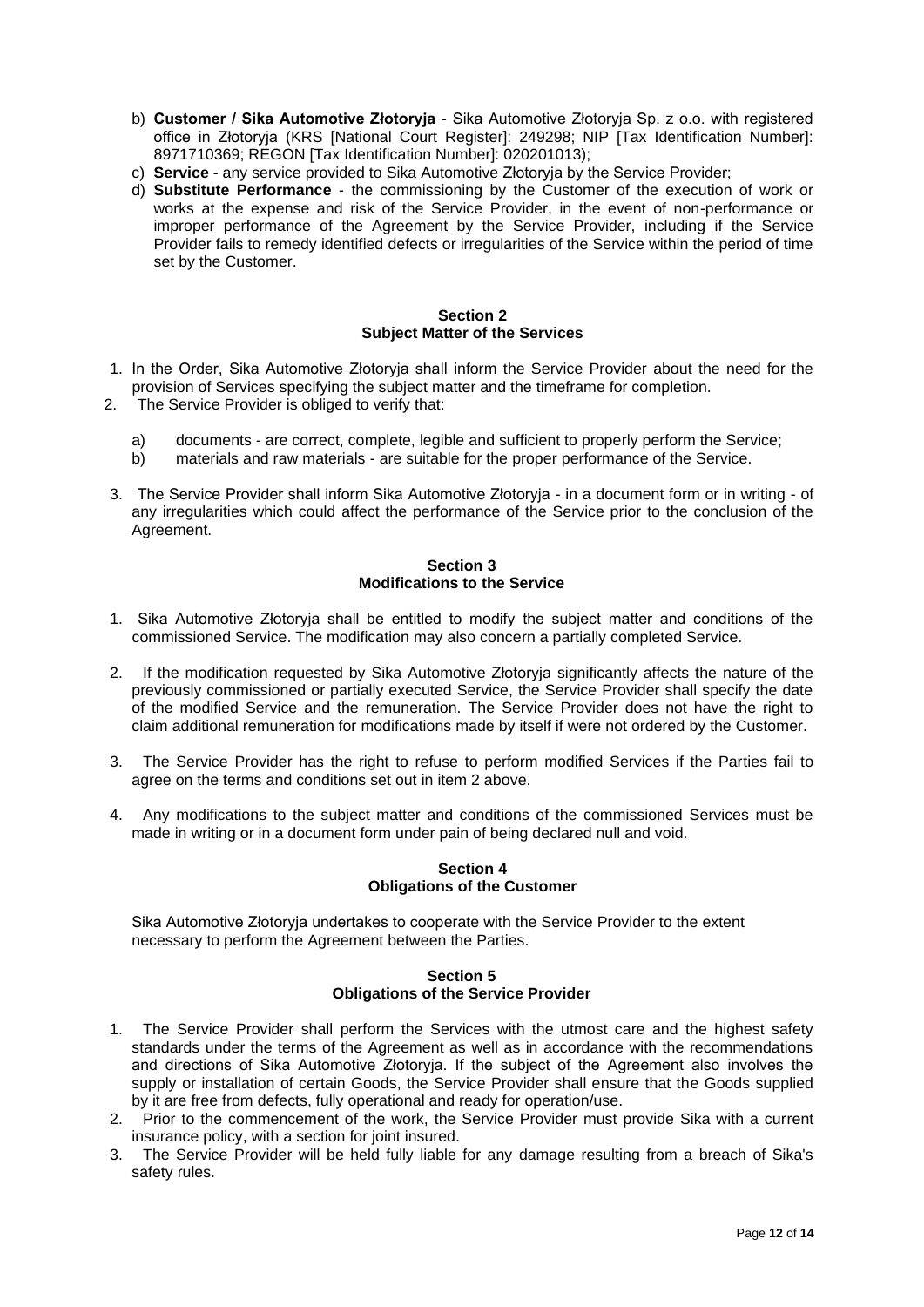- 4. If the Service Provider uses its own machinery, equipment and tools on the premises of Sika Automotive Złotoryja Sp. z o.o., these must be kept under lock and key when not in use. Sika accepts no liability for lost or stolen machinery, equipment or tools.
- 5. The Service Provider shall not use tools, machinery or other equipment belonging to Sika Automotive Złotoryja Sp. z o.o. If this is not possible for technical or organizational reasons, the Service Provider shall be fully responsible for any costs and potential liabilities arising from the use. A formal agreement between Sika Automotive Złotoryja Sp. z o.o. and the Service Provider must also be signed.

The contractor must declare:

- that the equipment has been checked and confirmed to be in proper condition for the functionality of the safety devices.

- that its personnel are properly trained in the use of the identified equipment.

- In the case of leased equipment, there must be a directly signed agreement between the leasing company and the Service Provider.

- 6. Upon completion of the work, any equipment supplied by Sika must be returned immediately in the same condition in which it was taken.
- 7. The Sika coordinator overseeing the service will not sign off on the completion report until the equipment has been inspected and found to be in proper condition.
- 8. The Service Provider shall have the necessary skills and experience and (where legally required) the licenses and permits needed to properly perform the Service, as well as the necessary technical and personnel capability.
- 9. The Service Provider shall ensure that all persons assigned by it to perform Services for Sika Automotive Złotoryja are appropriately qualified, experienced, trained as well as legally authorized to properly perform the Services.
- 10. The Service Provider is responsible for the acts and omissions of the persons indicated in item 3 above like for its own action or omission.
- 11. If the Service involves the delivery or installation of Goods and it is justified by objective performance/technological reasons, the Service Provider shall ensure that Sika Automotive Złotoryja is supplied with the necessary spare parts (together with their technical documentation) for the delivered or installed Goods for a period of ten years from the Acceptance date specified in Section 6.
- 12. If the Service Provider is unable to meet the obligation referred to in item 5 above, it undertakes to indicate to the Customer a new/alternative source of spare parts with properties and functions comparable to those originally delivered.

#### **Section 6 Acceptance of Services**

- 1. If it is justified by the nature of the Service provided, Sika Automotive Złotoryja shall perform the acceptance of the Service within 5 days, counted from the notification of Sika Automotive Złotoryja by the Service Provider - in written or a document form - of the completion of the Service (hereinafter: "**Acceptance**").
- 2. Not later than on the date of Acceptance, the Service Provider shall provide Sika Automotive Złotoryja with all the necessary documents relating to the Service (such as certificates, operating instructions, maintenance instructions, spare parts lists, etc., which must be in Polish) with the help of which Sika Automotive Złotoryja will assess whether the Service has been performed correctly and flawlessly. If requested by Sika Automotive Złotoryja, the Service Provider shall provide the above documents before the scheduled Acceptance date.
- 3. The acceptance protocol shall be made in writing under pain of being declared null and void. The acceptance protocol shall state whether the Service has been performed correctly and is free of defects.